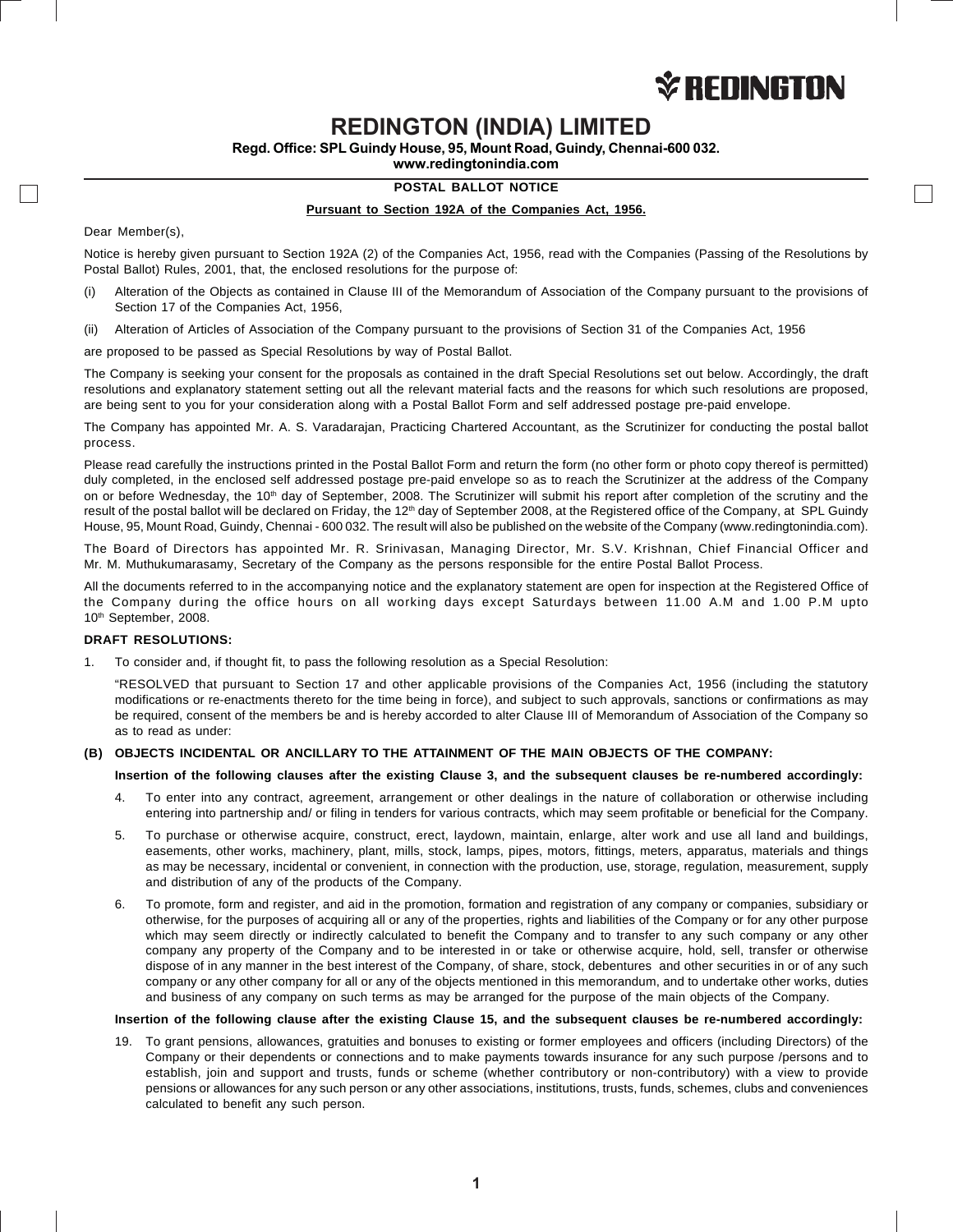#### **Insertion of the following clause after the existing Clause 16, and the subsequent clauses be re-numbered accordingly:**

21. Subject to Section 293A of the Act, to make donations to such person or persons either in cash or any other assets as may be thought directly or indirectly conducive to any of the Company's objects or otherwise expedient and to subscribe, contribute or otherwise assist or grant money for charitable, scientific, religious, benevolent, national, public or other institutions or objects or for any exhibition or for any public, general or other objects and to establish, support or aid in the establishment and support of associations, institutions, funds, trusts and conveniences for the benefit of the employees or of persons having dealings with the Company or the dependents, relative or connections of such persons and in particular friendly or other benefit societies and to grant pensions, allowances, gratuities and bonuses either by way of annual payments or a lump sum and to make payments towards insurance and to form and contribute to provident and benefit funds of or such persons.

#### **Insertion of the following clauses after the existing Clause 38, and the subsequent clauses be re-numbered accordingly:**

- 44. To carry on the business of commission agents, contractors, factors, general merchants, exporters and importers, concessionaires, general store-keepers, carriers forwarding contractors, forwarding agents, warehousemen and to act as agents or brokers and as trustees for any person or company and to undertake and perform sub-contracts and to do all or any of the above things in any part of the world and either as principals, agents, trustees, contractors or otherwise and either alone or jointly with other and either by or through agents, sub contractors, trustees or otherwise.
- 45. To act as Aadatias, selling agents, purchasing agents, factors, muccadums, carriers, jatha merchants, landing and forwarding agents, storing agents, dealers, distributors and representatives of manufacturers.
- 46. To carry on the business of investment, hire-purchase and leasing, including the business of underwriting and guaranteeing of subscription to shares, debentures, bonds and other securities floated both by Government and in the private sector.
- 47. To carry on all kinds of promotion business and in particular to form, constitute, float, lend money to assist, and control any companies, associations or undertakings whatsoever.
- 48. To buy, sell, manufacture, repair, alter and exchange, let on hire, export, and deal in all kinds of articles and things which may be required for the purposes of any of the said businesses, or commonly supplied or dealt in by persons engaged in any such businesses, or which may seem capable of being profitably dealt with in connection with any of the said businesses.
- 49. To apply for tender, purchase or otherwise acquire any contracts, sub-contracts licenses and concessions for or in relation to the objects or business herein mentioned or any of them, and to undertake, execute, carry out, dispose of otherwise turn to account the same.
- 50. To arrange for Insurance coverage of the risks of all kinds, which are likely to affect the company, its business arrangements, Associates and Joint Ventures.
- 51. To undertake and execute systems audits for persons owning or using computer systems, and to generally assist them in the more economic and efficient utilisation thereof.
- 52. To co-ordinate the activities of the company's subsidiaries, if any and/or the subsidiaries of the group companies to determine their economic and financial objectives / targets and to review, control, guide and direct their performance with a view to secure optimum utilization of all resources placed at their disposal.

### **Insertion of clause (C) after Clause (B):**

# **(C) OTHER OBJECTS:**

- 54. To carry on the business of an investment company and to buy, underwrite, invest in, and to acquire and hold shares, stocks, debentures, debenture-stocks, bonds, obligations and securities issued or guaranteed by any company constituted or carrying on business in India or elsewhere and debenture, debenture stocks, bonds, obligations and securities issued or guaranteed by any Government, State, Dominion, Sovereign, Ruler Commissioners, Public body or authority supreme, municipal, local or otherwise or firm or person whether in India or elsewhere and to deal and turn to account the same.
- 55. To carry on the business related to the electronic industry, textiles, chemicals, hotels, construction and engineering items.
- 56. To transact and carry on all kinds of agency business and in particular to collect rents and debts and to negotiate loans, to find investments, and to issue and place shares, stocks, debentures, debenture stocks or securities for the above business of the Company.
- 57. To carry on business of every kind and to act as merchant, trader, commission or other agents in any other capacity whatsoever in India or in any part of the world to carry on the business of providing service of every kind and to import, export, buy, sell, barter, exchange, pledge, make advances upon or otherwise deal in goods, produce, article, merchandise, services, conveniences and amenities of every kind which will be required for the business of the Company.
- 58. To carry on the business of advertising contractors and agents and any other business which may be usefully carried on in connection with such business and to acquire and undertake the whole or any part of the business property and liabilities of any person or company carrying on business as such contractor or agents, or any other business which may be usefully carried on in connection therewith.
- 59. To manufacture, export, import, buy, sell, rent, hire or lease or otherwise acquire, dispose of or deal in all kinds of digital systems, numerical controller, flexible manufacturing systems, robots, communication systems, computers, computer peripherals, computer software, computer hardware, computer technology, machines, computer aided teaching aids, energy saving devices, alternative sources of energy, electrical and electronics, components, devices, instruments, equipments and controls for any engineering applications, and all other related components, parts and products used in communication and computers.
- 60. To carry on the business as exporters and to act as an export house.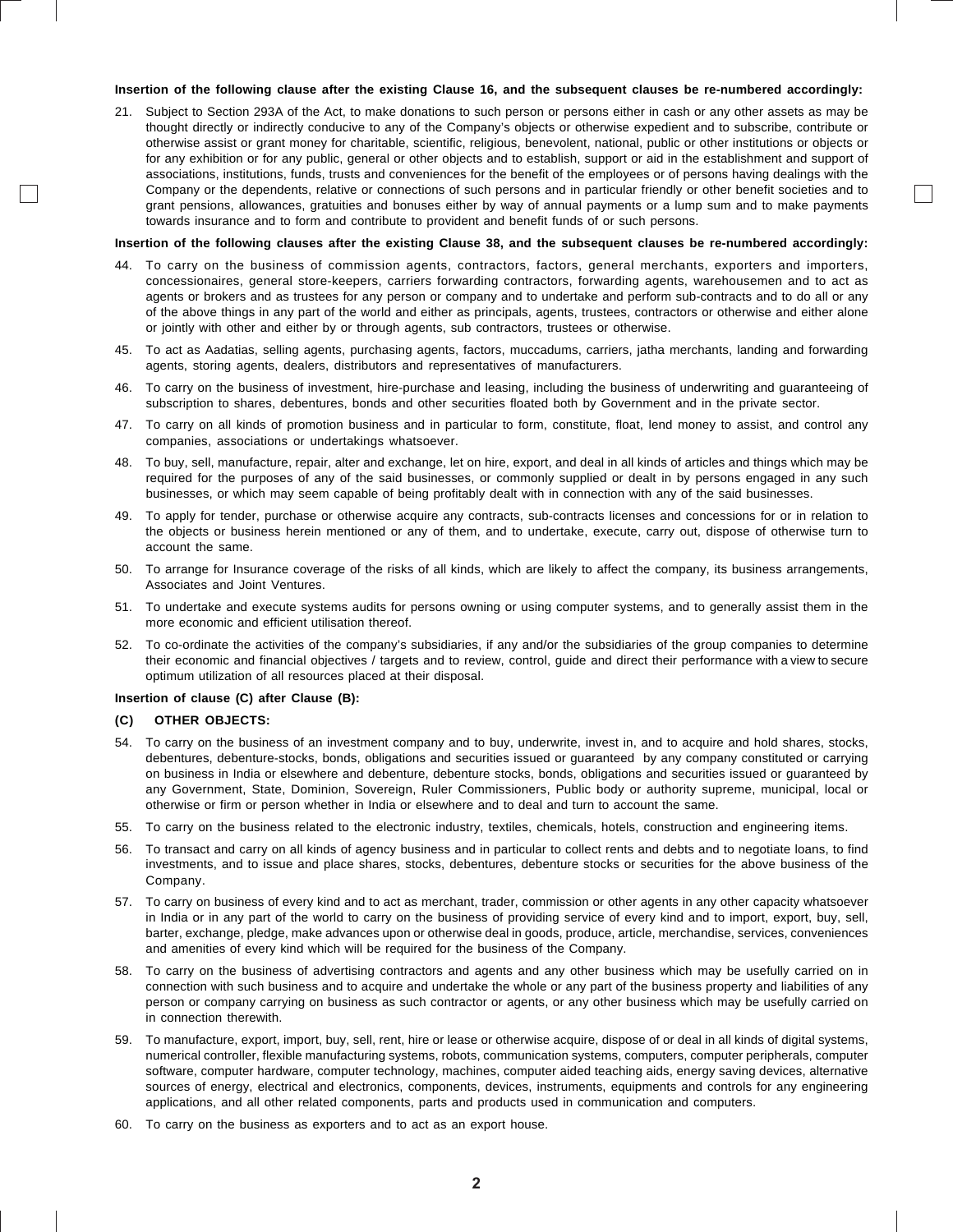- 61. To lend and advance moneys to entrepreneurs, business houses, industrial concerns/enterprises and to carry out financing commercial activities and activities in the industrial and agricultural sectors and to financial institutions, banks and in respect of material, products, articles and things whether for household use or consumption or otherwise.
- 62. To enter into contracts or arrangements for undertaking and execution of projects in the fields of engineering generally and to do all acts, matters and things directly related thereto including recruitment of technical and other personnel and to manufacture, buy, sell, repair, hire, store, develop and deal in all kinds of plant and other equipment including for generation, accumulation, transmission, distribution and supply of electricity, solar energy and other forms of power whether for lighting, heating, cooling, sound communications or otherwise, for domestic industrial or agricultural purposes.
- 63. To carry on the business of manufacturers, importers, exporters, buyers, sellers and distributing agents of, and dealers in all kinds of patent, pharmaceutical, medical and medical preparations, compounds and articles of all kinds, chemists, druggists and chemical manufacturers and to manufacture, make, prepare, buy, sell and deal in all articles, substances and things commonly or conveniently used on or for making up, preparing, or packing, any of the products in which the company is authorised to deal or which may be required by customers or person having dealings with the company and to purchase, sell, import, export, manufacture and to carry on the business of distributing agent or dealers in perfumes, creams, unguents, hair dressings, washes, pomades, dyes, cosmetics, skin preparations, soaps, oils, eleagionous and vapraceous substances, beauty specialities, toilet requisites, preparations and accessories of every description and of manufacture, make up, prepare, buy, sell and deal in all articles, substances and things commonly or conveniently used on, in or for making up, preparing or packing any of the products in which the company is authorised to deal or which may be required by customers.
- 64. To manufacture, purchase, sell import, export or otherwise deal in paper, newsprints, paperboard, starboard, hardboard, fibreboard, chipboard, corrugted paper, transparent paper, craftpaper, carbons, inks, parchment and corks and or packing material, cartons, containers, boxes and cases made of paper, boards, wood glass, plastic pump, cellulose films, polythene, rubber, tube metals, metal foils, getakine, jin, flexible, neated, laminated or other materials.

"RESOLVED further that, the Board of Directors, be and is hereby authorised to do or cause to do all such acts, deeds, matters and things and to execute all such deeds, documents, instruments and writings as may deem necessary in relation thereto, and to file all the necessary documents with Registrar of Companies, for the purpose of giving effect to this resolution."

2. To consider and, if thought fit, to pass, the following resolution as a Special Resolution:

"RESOLVED that pursuant to Section 31 and other applicable provisions of the Companies Act, 1956 (including the statutory modifications or re-enactments thereto for the time being in force), and subject to such approvals, sanctions or confirmations as may be required, consent of the members be and is hereby accorded to alter the following regulations in the Articles of Association of the Company in the manner given under:

Substitution of the existing regulations by the following regulations:

2 (ii) "Act" means the Companies Act, 1956, as amended from time to time and any statutory modifications or re-enactments thereof for the time being in force.

"Board" means the duly constituted Board of Directors of the Company from time to time, or the Directors of the Company collectively.

4 (b) Power to issue shares under Employees Stock Option / Purchase Scheme

Subject to the provisions of the Act and Rules made there under, the Company may issue shares to its employees under Employees Stock Option / Purchase Scheme or such other schemes as may be permitted by the Law.

- 26 (a) The Board of Directors may appoint any one or more members of the Board as Chairman and / or Managing Director(s)or Joint Managing Director(s) or Whole-time Director(s), upon such terms and conditions as they may deem fit.
	- (b) The Board may appoint any person by whatever name called as Executive Director, Technical Director, Finance Director or Director in charge of any specific function or functions, upon remuneration or otherwise and delegate all or any powers to all or any of them.
	- (c) Additional Directors or Directors in the Casual vacancy may be appointed by the Board of Directors subject to the provisions of Article 22 and 23 above.
	- (d) Alternate Director

The Board may appoint an Alternate Director to act for a Director during his absence for a period of not less than three months from the State in which the meetings of the Board are ordinarily held and such person shall be one who is designated by the Board of Directors.

An Alternate Director appointed under this Article shall not hold office for a period longer than that permissible to the Original Director in whose place he had been appointed and shall vacate office if and when the Original Director returns to that State. If the term of office of the Original Director is determined before he so returns to that State, any provisions in the Act or in these Articles for the automatic re-appointment of retiring Director in default of another appointment shall apply to the Original Director and not to the Alternate Director.

(e) Debenture Director

Any Trust Deed for securing debentures or debenture stocks may, if so arranged, provide for the appointment from time to time by the Trustees thereof or by the Holders of Debentures or debenture stocks of some person to be a Director of the Company and may empower such Trustees, holder of Debentures or Debenture Stocks, from time to time, to remove and re-appoint any Director so appointed. The Director appointed under this Article is herein referred to as "Debenture Director" and the term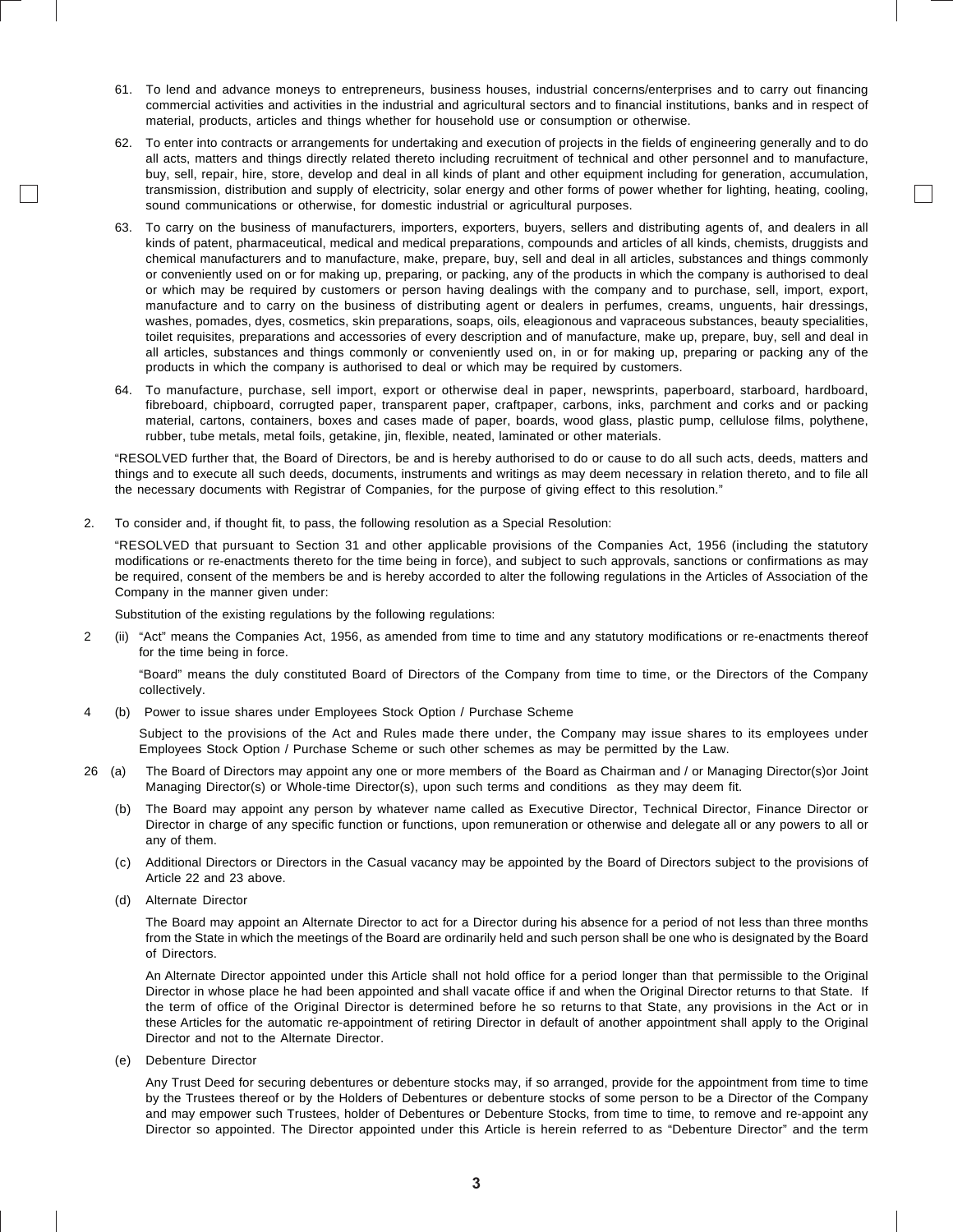"Debenture Director" means the Director for the time being in office under this Article. The Debenture Director shall not be bound to hold any qualification shares and shall not be liable to retire by rotation or be removed by the company. The Trust Deed may contain such ancillary provisions as may be arranged between the company and the Trustees and all such provisions shall have effect, notwithstanding any of the other provisions herein contained.

(f) Corporation Director

Notwithstanding anything to the contrary contained in these Articles so long as any moneys remain owing by the Company to any Finance Corporation or Credit Corporation or Body (hereinafter in this Article referred to as "The Corporation") out of any loans granted by them to the company or so long as any liability of the company arising out of any guarantee furnished by the corporation on behalf of the company remains defaulted, or the company fails to meet its obligations to pay interest and or instalments, the Corporation shall have right to appoint from time to time any person or persons as a Director or Directors (which Director or Directors is/are hereinafter referred to as "Nominee Director/s") on the Board of the Company and to remove from such office any person or persons so appointed and to appoint any person or persons in his or their place(s).

The Board of Directors of the company shall have no power to remove from office the Nominee Director/s so long as such default continues. Such Nominee Director/s shall not be required to hold any share qualification in the company and such Nominee Director/s shall not be liable to retirement by rotation of Directors. Subject as aforesaid, the Nominee Director/s shall be entitled to the same rights and privileges and be subject to the same obligations as any other Director of the company.

The Nominee Director/s so appointed shall hold the said office so long as any moneys remaining owing by the company to the Corporation or the liability of the Company arising out of the Guarantee is outstanding and the Nominee Director/s so appointed in exercise of the said power shall ipso facto vacate such office immediately the moneys owing by the company to the corporation are paid off or on the satisfaction of the liability of the company arising out of the guarantee furnished by the corporation.

The Nominee Director/s appointed under this Article shall be entitled to receive all notices of and attend all General Meetings and of the Meetings of the Committee of which the Nominee Director/s is/are the member(s). The Corporation shall also be entitled to receive all such notices. The company shall pay to the Nominee Director/s sitting fees and expenses to which the other Directors of the Company are entitled, but if any other fees, commission moneys or remuneration in any form is payable to the directors of the company, the fees, commission moneys and remuneration in relation to such Nominee Director/s shall accrue to the Corporation and the same shall accordingly be paid by the Company directly to the Corporation. Any expenses that may be incurred by the Corporation or such Nominee Director/s in connection with their appointment or directorship shall also be paid or reimbursed by the company to the Corporation or as the case may be to such Nominee Director/s.

Provided that if any such Nominee Director/s is/are an officer/s of the Corporation, the Sitting Fees, in relation to such Nominee Director/s shall so accrue to the Corporation and the same shall accordingly be paid by the company directly to the corporation.

The Corporation may at any time and from time to time remove any such Corporation Director appointed by it and may, at the time of such removal and also in the case of death or resignation of the person so appointed, at any time appoint any other person as a Corporation Director in his place. Such appointment or removal shall be made in writing.

31. Resolution by Circulation

No resolution shall be deemed to have been duly passed by the Board or by a Committee thereof by circulation, unless the resolution has been circulated in draft, together with the necessary papers, if any, to all the directors or to all the members of the Committee then in India (not being less in number than the quorum fixed for the meeting of the Board or the Committee as the case may be), and to all other Directors or members of the Committee, at its usual address in India and has been approved by such of the Directors or members of the Committee as are then in India or by the majority of such of them as are entitled to vote on the resolution.

32. Frequency of meetings

The Board shall meet at least once in every three calendar months for the despatch of business and may adjourn and other-wise regulate its meetings and proceedings as it thinks fit. Notice of every meeting of the Board shall be given in writing to every Director of the Company for the time being in India, and at his usual address in India to every other Director.

33. Meetings by Telephone/Tele-conferencing/Video-conferencing

The meetings of the Boards may be conducted by way of telephone/tele-conferencing/video-conferencing or any other mode, as may be permitted or allowed by the statutory or other regulatory authorities, from time to time.

A Director participating in a Board Meeting by telephone or tele-conferencing or video-conferencing shall be considered to be present at the meeting for the purposes of voting and participating generally.

- 37. If a meeting of the Board could not be held for want of quorum, the meeting shall automatically stand adjourned to such other time as may be fixed by the Chairman. The Board may take binding decisions at such adjourned meeting provided quorum as specified in clause no. 34(a) is present at such meeting.
- 38. Powers of Board of Directors
	- (a) General Powers

Subject to as elsewhere provided in these presents, the Board shall have powers and do all such acts and things as the Company is authorised to exercise except such powers as are required by the law or by these presents to be exercised or done by the Company in general meeting. In exercising such powers or doing any such acts or things, the Board shall be subject to the provisions contained in that behalf in these presents or in any regulations, not inconsistent herewith and duly made there under, including regulations made by the Company in general meetings.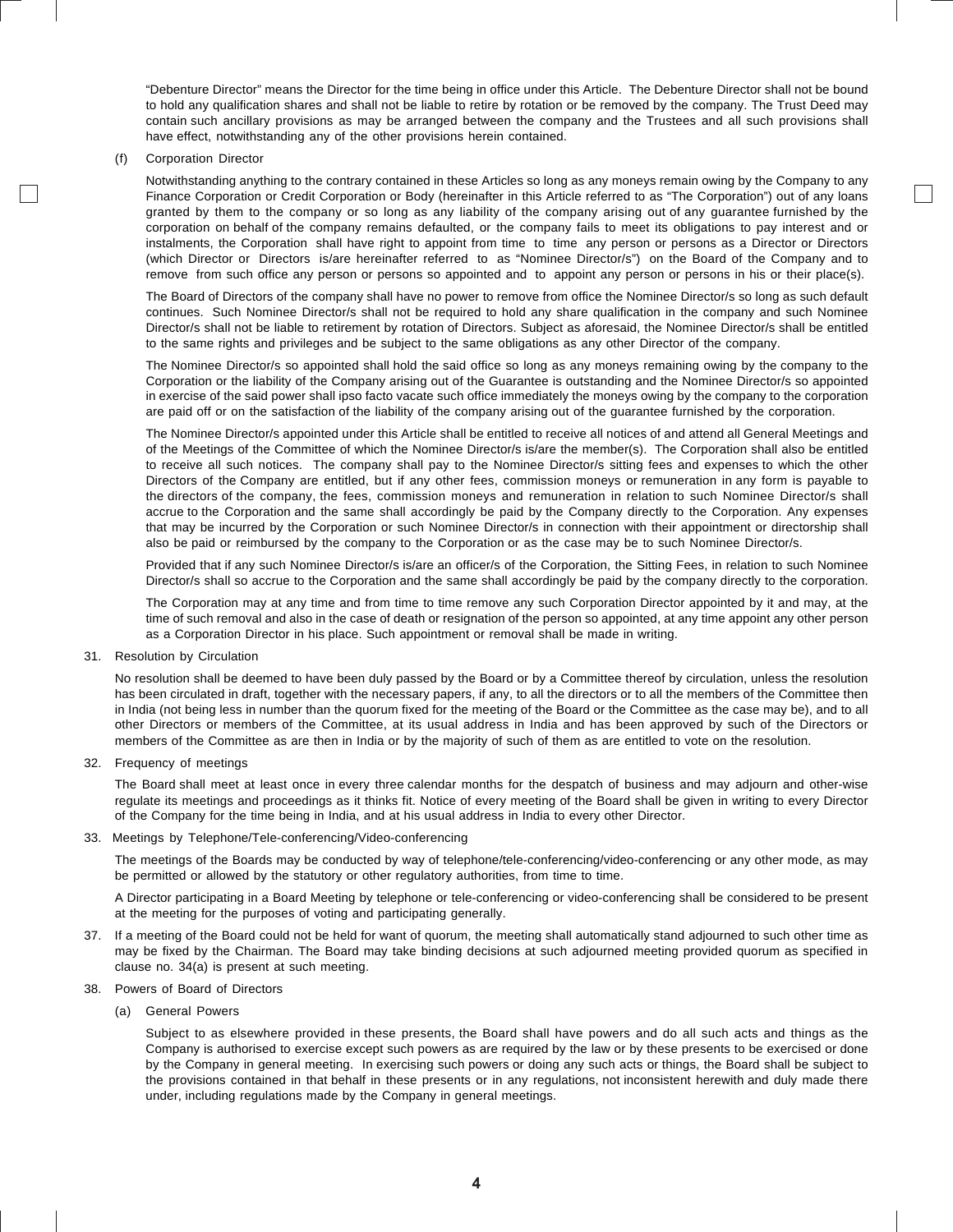A meeting of the Board for the time being at which a quorum is present, shall be competent to exercise all or any of the authorities, powers and discretions which by or under the Act or the Articles of the Company are for the time being vested in or exercisable generally.

(b) Borrowing Powers

The Directors may, from time to time at their discretion, borrow and secure the payment of any sum or sums of money for the purpose of the Company. The Directors may secure the repayment of such moneys in such manner and upon such terms and conditions in all respects as they think fit and in particular by the issue of debentures or debenture-stock of the Company, charged upon all or any part of the property of the Company (both present and future) including its un-called capital for the time being.

(c) Power to appoint Committee

The Board may, subject to the provisions of the Act and these Articles, from time to time and at any time, delegate any of its powers to a Committee consisting of such Director or Directors as it thinks fit and may, from time to time, revoke such delegation. Any Committee so formed shall in the exercise of the powers so delegated, conform to any regulations that may from time to time be imposed upon it by the Board.

- 39. Without prejudice to the general powers conferred by the Articles, and to any other powers or authority conferred by these presents on the directors or on the Managing Directors, it is hereby expressly declared that the Directors shall subject to the applicable Act have power to do or cause to be done any of the following:
	- (i) To purchase or otherwise acquire for the Company and property, rights or privileges which the Company acquires at such price and generally on such terms and conditions as they think fit, and subject to the provisions of Section 293(1)(a) of the Act, to sell, let, exchange or otherwise dispose off absolutely or conditionally any part of the property, privileges and undertaking of the Company upon such terms and conditions and for such considerations as they may think fit.
	- (ii) At their discretion, to pay for property rights, privileges acquired by or services rendered to the Company either wholly or partially in cash or in shares (subject to section 81 of the Act), bonds, debentures, or other securities of the Company and any such shares may be issued fully paid up or with such amount credited as paid up thereon as may be either at agreed upon; and such bonds, debentures, or other securities may be either specifically charged upon all or any part of the property of the Company and its uncalled capital or not so charged.
	- (iii) To secure the fulfilment of any contracts, agreements or engagements entered into by the Company by mortgage or charge of all or any of the property of the Company and its unpaid capital for the time being or in such other manner as they may think fit, subject to section 293 of the Act.
	- (iv) To appoint person or persons (whether incorporated or not) to accept and hold in trust for the Company and any property belonging to the Company or in which it is interested or for any other purposes, and to execute and to do all such deeds, documents and things as may be necessary in relation to any such trust and to provide for the remuneration of the trustee or trustees.
	- (v) Subject to the provisions of Section 293(1)(b) of the Act, to institute, conduct, defend, compound, or abandon, any legal proceedings by or against the Company or its officers or otherwise concerning the affairs of the Company and also to compound and allow time for payment or satisfaction of any debts due and of any claim or demands by or against the Company.
	- (vi) To refer any claims or demands by or against the Company to arbitration and observe and perform awards.
	- (vii) To act on behalf of the Company in all matters related to bankruptcy and insolvency.
	- (viii) From time to time, to provide for the management of the affairs of the Company either in different part of India or elsewhere in such manners as they think fit, and in particular to establish branch offices and to appoint any persons to be the Attorneys or agents of the Company with such powers (including the powers to sub-delegate) and upon such term as they may think fit.
	- (ix) To execute in the name and on behalf of the Company in favour of any Director or other person who may incur any personal liability for the benefit of the Company such mortgages of the Company's property (present and future) as they think fit, and any such mortgage may contain a power of sale and such other powers, covenants and provisions as shall be agreed upon.
	- (x) Subject to the provisions of Section 200 and 294 of the Act, to give to any person employed by the Company, as remuneration for their services as such, a commission on profits of any particular business or transaction or a share in the profits of the Company, such commission or share or profits shall be treated as part of the working expenses of the Company.
	- (xi) From time to time make, vary and repeal byelaws for the regulation of the business of the Company, its officers and servants.
	- (xii) To enter into all such negotiations and contracts and rescind and vary all such contracts and execute and do all such acts, deeds, things in the name and on behalf of the Company as they may consider expedient for or in relation to any of the matters aforesaid or otherwise for the purposes of the Company.
	- (xiii) Subject to the provisions of Section 293(1)(e) and 293A of the Act, to establish, maintain, support and subscribe to any national, political and charitable institutions or funds of public object, and any institution, society, or club which may be for the benefit of the Company or its employees, or may be connected with any town or place where the Company carries on its business, to give pensions, gratuities or charitable aid to any person or persons who has served the Company, or the wives, children or dependents of such person or persons, that may appear to the Director just and proper, whether any such persons, his widow, children or dependents have or have not a legal claim upon the Company.